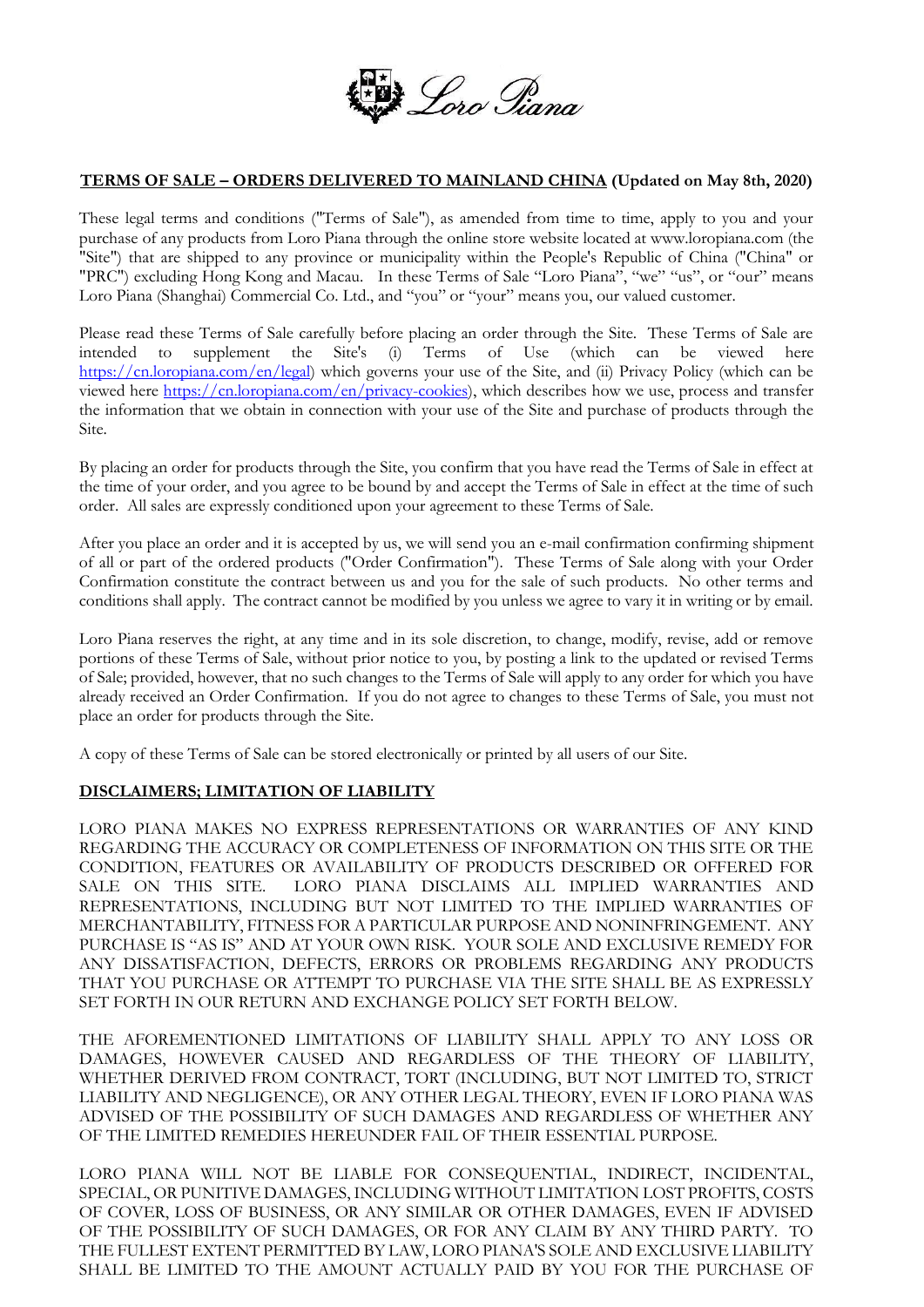

#### PRODUCTS FROM THIS SITE.

## NOTHING IN THESE TERMS OF SALE LIMITS OR EXCLUDES LIABILITY WHICH CANNOT BE LIMITED OR EXCLUDED BY LAW.

## **ORDER AND ACCEPTANCE**

To place an order you must be at least 18 years of age and by placing an order you represent that you are at least 18 years of age. To place an order, you will have to select the products on the Site you wish to purchase, select their color and size, add the items to your shopping bag, check out, and click on the "SUBMIT ORDER AND PAY" button. Before completing the check-out procedure you will be requested either to register for, or log into, your personal account. You are responsible for maintaining the confidentiality of your password and restricting access to your password and account. You agree to accept responsibility for all purchases and activities that occur under your account.

Your placement of an order does not necessarily assure that we will accept your order. Orders are subject to acceptance by us and we may, at any time and at our sole discretion, refuse to accept your order, including but not limited to cases where:

- 1. you provided us with incorrect or false information, including without limitation, insufficient or incorrect payment or billing information, or insufficient or incorrect shipping address (in this regard, please note we do not ship products to P.O. boxes);
- 2. there is an error on the Site relating to the products that you have ordered, for example an error relating to the price or description of the products as displayed on our Site;
- 3. the products that you have ordered are no longer available through our Site;
- 4. the amount of the proposed transaction is excessively high, based on our case-by-case evaluation, and subject to our discretion; or
- 5. we believe that you are under the age of 18.

If we do not accept your order, we will contact you at the e-mail address or telephone number that you provided to us within thirty (30) days from the date of your order. If you place an order by telephone you must register with the Site during the call and provide us with an e-mail address.

After we have received the order that you have placed through the Site or by telephone, you will receive an email from us confirming that your order has been received by us and is being processed ("Order Processing Receipt"). If you do not receive an Order Processing Receipt within 48 hours of placing the order, contact us by phone at +86 (0)21 52986377 or toll free at 4008 568 580 or by e-mail at customerservice.cn@loropiana.com before you try to place another order for the same products.

Please note that the Order Processing Receipt reflects the processing of your order. Although the amount will be immediately charged (if you choose to make your payment by Alipay or WeChat Pay), it does not necessarily constitute acceptance of your order. Your order will be accepted by us at the time we ship or deliver the products you ordered, at which time we will send you an Order Confirmation and an electronic invoice ("e-invoice") for your order. You hereby acknowledge and agree that we reserve the right to accept your order in whole or in part; therefore, in the event of partial acceptance and you have chosen to make your payment with Alipay or WeChat Pay will be initially charged and then refunded for the part of the order that was not accepted.

If you have any questions, comments or concerns regarding your order, or if you think that your order was rejected by us in error, please contact us using the contact information provided under the section titled "CUSTOMER SERVICE" below.

### **PRODUCT AVAILABILITY**

While we use reasonable efforts to maintain accurate pricing, availability, and other information about products displayed on the Site, such information does not warrant or guarantee that the products will be available if you wish to place an order to purchase them.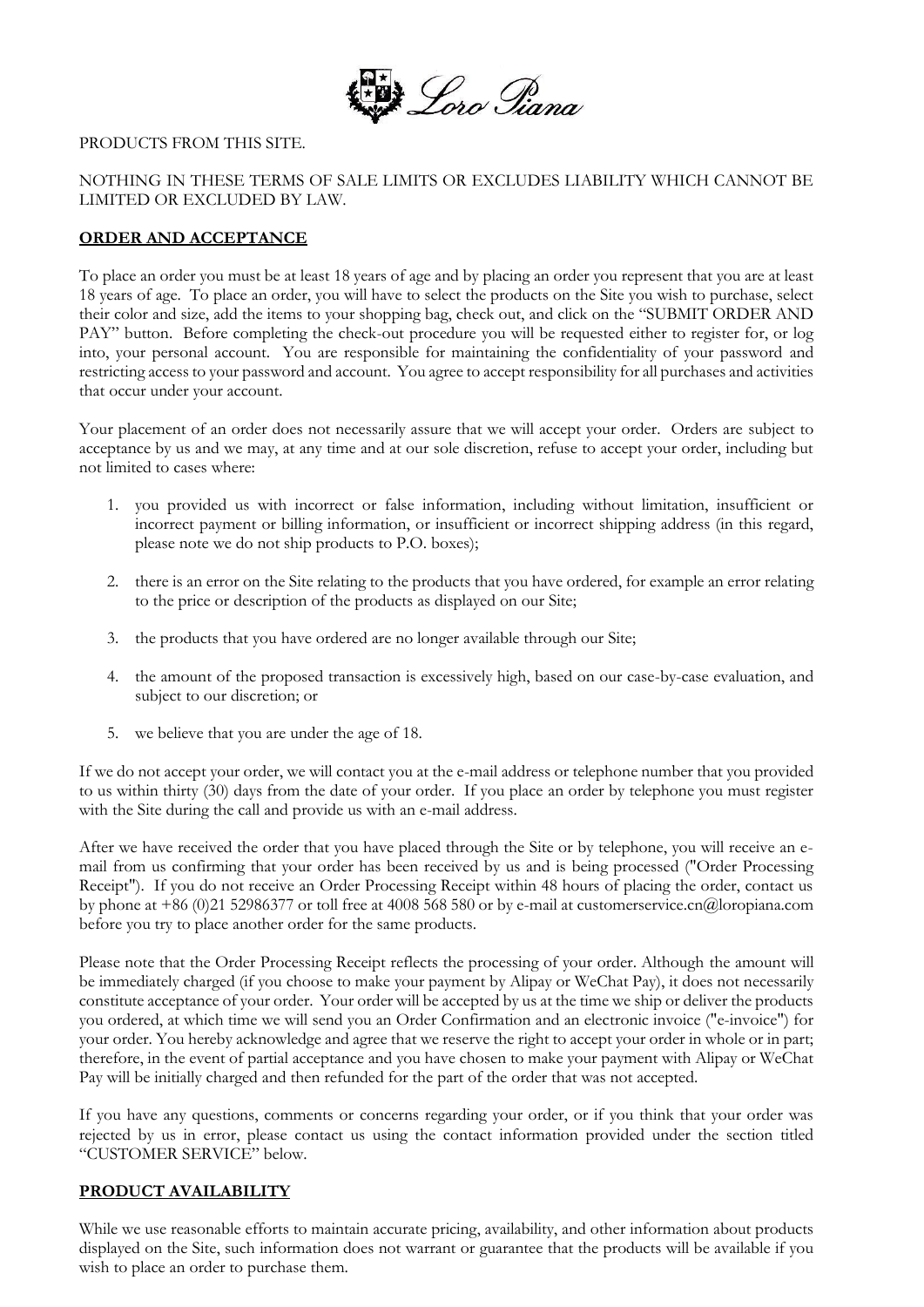

We have the right, at any time, to make changes to the information about products displayed on the Site, including without limitation information about prices, description or the availability of products and we may do so without prior notice to you. Changes will not, however, impact the price, availability or description of any products for which you received an Order Confirmation.

# **GIFTS**

You may purchase products for delivery to a recipient other than yourself (a "Gift").

Please note that it is your responsibility to provide the recipient's personal data in compliance with all applicable privacy laws.

If we accept your order, you will receive an Order Confirmation from us at the time we ship your Gift to the recipient, and an e-invoice for your order.

### **PRICES AND PAYMENTS**

All prices for products are displayed on the Site and will be confirmed in the order check-out page, in the Order Confirmation, and in the e-invoice you receive after we accept your order.

We reserve the right to vary the price of our products at any time, provided that we will not alter the price of any products after we send you the Order Confirmation. Please be aware that prices charged for any products purchased on the Site may vary to reflect local market pricing and applicable duties.

All prices except for Japan and the USA pricelists are inclusive of VAT, as applicable. An additional 20% fee inclusive of any applicable sales taxes shall apply only for sales to users connecting to the Site with Japan or USA IP addresses. Any other taxes and duties are not included and are calculated according to the value of your Order and your shipping destination and are listed on the Order check-out page, in the Order Confirmation as well as in the e-mailed invoice.

All shipping charges are your responsibility, unless waived by Loro Piana. Shipping charges will be calculated and displayed on the Site prior to finalizing your order. Shipping charges are subject to change without notice.

A. Alipay Payment

Should You choose Alipay as payment method, You will be redirected to the Alipay website where the payment will be carried out following the procedure envisaged and regulated by Alipay and the contract terms and conditions as agreed between You and Alipay. You will then be returned to the Site once the payment is completed.

The data entered on the Alipay website will be handled directly by Alipay and will not be sent to or shared with Loro Piana. Loro Piana therefore has no knowledge of and cannot record in any way the details of the credit card connected to Your Alipay account or any other payment instrument connected to said account.

In the event of payment via Alipay, the total amount due will be debited by Alipay to You at the conclusion of the online contract. In the event of the termination of the purchase agreement and for any other type of refund, for any reason, the refund will be credited to Your Alipay account or to the same credit/debit card that You used for the original purchase. The time required to credit the payment instrument connected to said account depends exclusively on Alipay and the banking system. Once the credit order in favour of said account has been arranged, Loro Piana cannot be held responsible for any delays or omissions in crediting You with the refund. To contest these cases You must contact Alipay directly.

### B. WeChat Pay

If you have installed the WeChat app and activated the WeChat Pay option, you may choose such payment method.

If You choose WeChat Pay as an option, a QR code will be displayed and You will need to scan such QR code with the WeChat app and authorize the payment.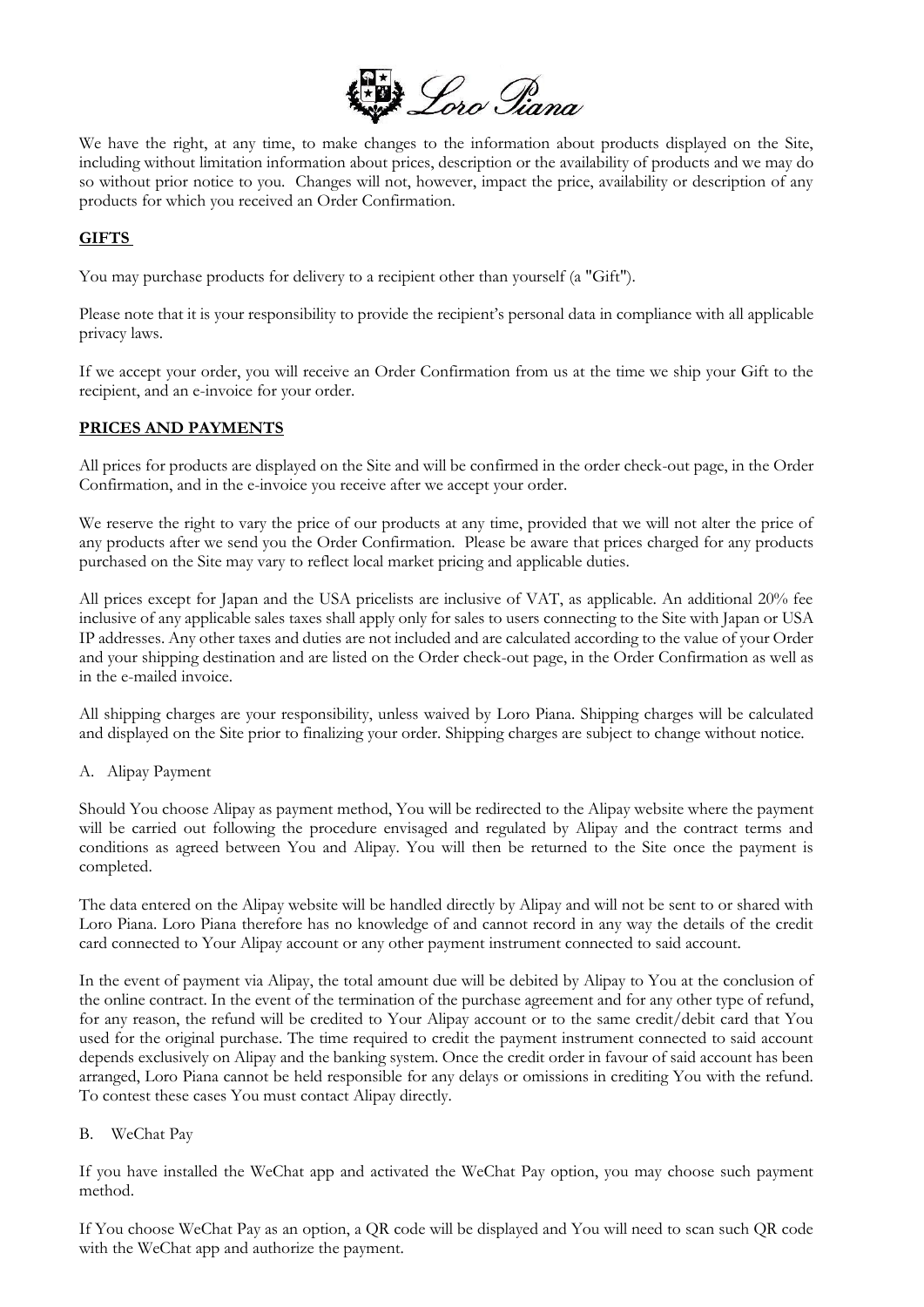

In the event of payment via WeChat Pay, the total amount due will be debited by WeChat Pay to You at the conclusion of the online contract. In the event of the termination of the purchase agreement and for any other type of refund, for any reason, the refund will be credited to Your WeChat Pay account that You used for the original purchase. The time required to credit the payment instrument connected to said account depends exclusively on WeChat and the banking system. Once the credit order in favour of said account has been arranged, Loro Piana cannot be held responsible for any delays or omissions in crediting You with the refund. To contest these cases You must contact WeChat directly.

### C. Cash On Delivery ("COD")

Loro Piana accepts payment by COD through our courier partner, Federal Express (China) Company Limited ("FedEx"). To be eligible for this service, merchandise must be shipped to an address within the COD service area provided by FedEx.

The FedEx courier accepts cash payment for all orders with a total value up to 10,000 RMB. Orders with a total value greater than 10,000 RMB may only be paid for with a China Union Pay credit/debit card on the Point Of Sales ("POS") machine brought by FedEx on delivery, or directly at the nearest FedEx service center where either a China Union Pay credit/debit card or cash is accepted.

The customer has the right to inspect the package in the presence of the FedEx courier before completing the payment process. By signing the proof(s) of delivery provided by FedEx, you acknowledge that the amount charged and paid and the merchandise is correct. Please note all COD orders must be accepted or rejected in full. If you would only like a portion of the items ordered, you must first accept and pay for all of the items ordered and then follow our return process listed below.

Refunds for COD will be processed through wire transfer directly to the original purchaser's bank account. For more details, please read the Return and Exchange Policy section below.

# **DELIVERY AND ORDER TRACKING**

When the products have been consigned to our carrier, we will send you the Order Confirmation with the tracking number for your package.

Delivery will be made by courier during normal business hours. Please be advised that delivery charges may apply to your order and that our courier cannot deliver packages without receiving a signature.

We will make any reasonable efforts to deliver the products within the number of days specified on your Order Confirmation. However, any delivery date or time specified by us is an estimate only, and we will not be liable for any loss or damage suffered by you through any unavoidable delay in delivery. You can track the progress of your order by entering the tracking number directly into our carrier's website.

Risk of loss to products shall pass to you upon delivery of such products. Title to products shall pass from Loro Piana to you upon the later of (i) the date and (if available) time of delivery of such products, or (ii) the date and (if available) time at which we receive payment in full for such products. As soon as we have delivered the products to you, you will become responsible for them, and for any loss or damage to them thereafter. Upon delivery of the products, and before signing any document attesting delivery, you must carefully check the integrity of the package. If the external packaging or the merchandise is damaged at time of delivery, please reject the package and note in the proof(s) of delivery the damage. By signing the proof(s) of delivery, you acknowledge that the merchandise and the amount paid is correct.

# **RESALE / RESHIPPING OF OUR MERCHANDISE**

You must not misrepresent yourself as being one of our authorized resellers or as being qualified to resell our products. We reserve the right to refuse to accept your order, if we suspect that you intend to resell our products.

# **RETURN AND EXCHANGE POLICY**

The following policy applies only to products shipped to any city or municipality within the PRC, excluding Hong Kong and Macau, that are purchased from Loro Piana. These terms do not apply if such products were purchased (i) for shipment to any other jurisdiction, (ii) at a physical store location (including, without limitation,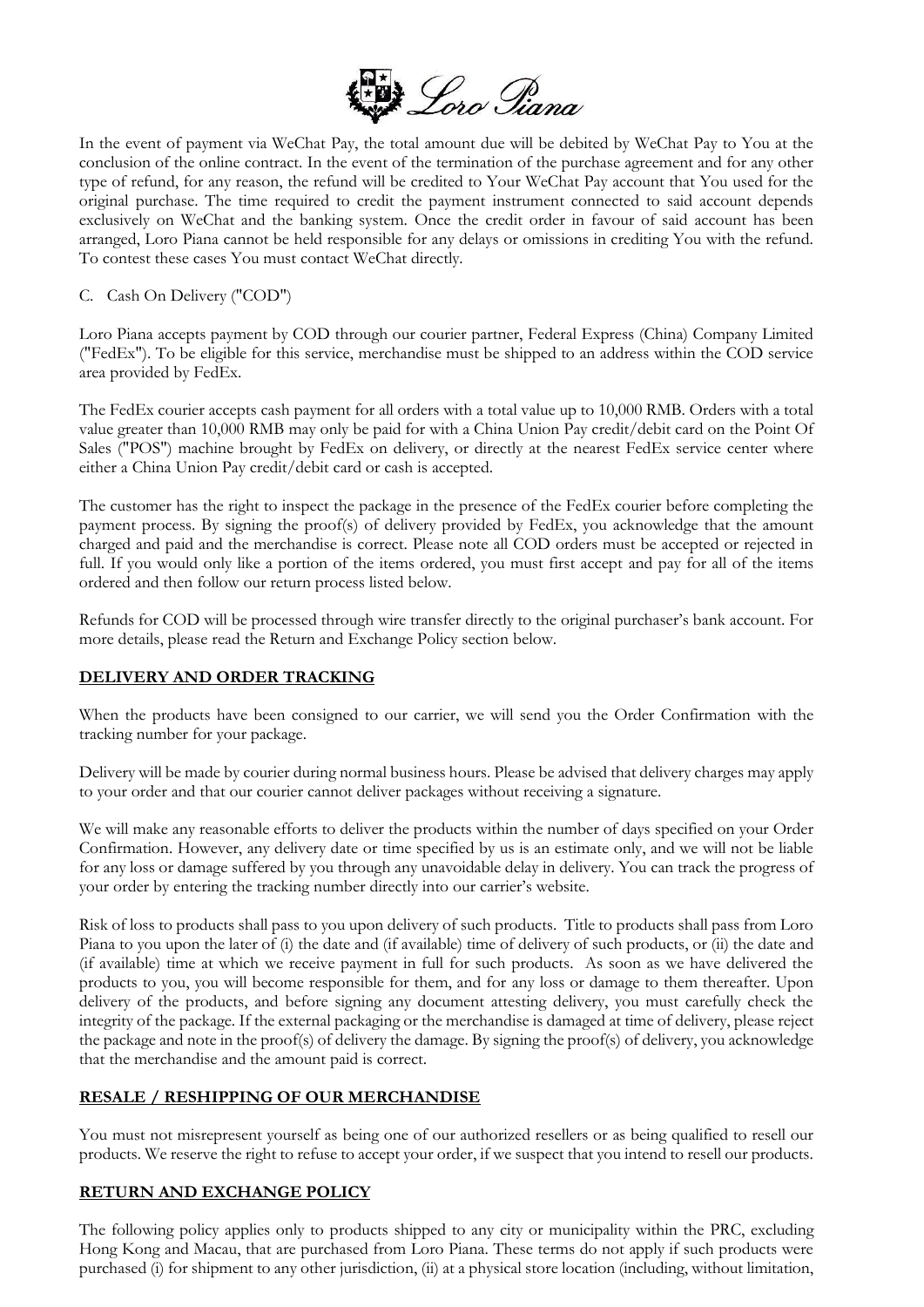

any Loro Piana store), or (iii) through other websites. We will not accept returns/exchanges of products purchased through such other means.

Please see the specific applicable conditions below:

## **A. To Return or Exchange An Item Online Using Loro Piana's Free Pick Up Service:**

### **1. Items Purchased By You:**

You may return for a refund or exchange any items purchased through the Site for any reason within seven (7) days after the items are received.

Please note we only accept exchanges for changing the color or size of the same item already purchased. If you would like a different item, please return your purchase for a refund and place a new order.

Returning or exchanging purchased products using our return service is free and can be done in 3 easy steps:

Login to your Account. Under "Order History", you can select the detail page for the relevant order and indicate the items which you would like to return/exchange as well as the reason for the return or the new color/size desired. You will receive a Return Authorization Number ("RAN"). Print the RAN directly from the Site (alternatively, if you do not have access to a printer, handwrite the RAN on the line indicated in the delivery form that you received with the original shipment ("Delivery Receipt")).

b. Place all items for return/exchange, in their new, unused, and the same condition in which you received the items, with all of the tags and labels attached in their original boxes and packaging along with the RAN (printed or handwritten as per the above).

Attach the ESHOP URGENT sticker and the pre-addressed FedEx air way bill that you received with the original shipment to the outside of the box. Contact FedEx directly to schedule a pick up. Return shipments using FedEx will be provided to you free of charge.

IF YOU HAVE REQUESTED A REFUND, WE WILL REFUND YOU THE PRICE PAID FOR THE PRODUCT. WE CANNOT REFUND YOU THE ORIGINAL SHIPPING FEES YOU PAID, ANY APPLICABLE HANDLING SURCHARGE YOU PAID, OR TAXES ASSOCIATED WITH SUCH CHARGES.

IF, IN OUR SOLE DISCRETION, WE BELIEVE THAT THE NUMBER OF EXCHANGES YOU MAKE ARE EXCESSIVE, WE RESERVE THE RIGHT TO PROVIDE YOU WITH A REFUND AND TO REFUSE TO PROVIDE YOU WITH FURTHER EXCHANGES.

## **2. Items Received As A Gift:**

You may return or exchange any items received as a Gift for any reason within seven (7) days after the items are received.

Please note we only accept exchanges for changing the color or size of the same item already purchased.

For a Gift return or exchange you should contact our customer service either by email at [customerservice.cn@loropiana.com](mailto:customerservice.cn@loropiana.com) or +86 (0)21 52986377 or toll free at 4008 568 580 to receive a RAN and then follow the steps  $A(1)(b)-(c)$  above.

IF YOU RETURN A GIFT, ONLY THE ORIGINAL PURCHASER WILL BE ENTITLED TO RECEIVE A REFUND. THIS REFUND WILL BE LIMITED TO THE PRICE PAID FOR THE PRODUCT. WE CANNOT REFUND THE ORIGINAL SHIPPING FEES, ANY APPLICABLE HANDLING SURCHARGE PAID BY THE ORIGINAL PURCHASER, OR TAXES ASSOCIATED WITH SUCH CHARGES.

IF, IN OUR SOLE DISCRETION, WE BELIEVE THAT THE NUMBER OF EXCHANGES YOU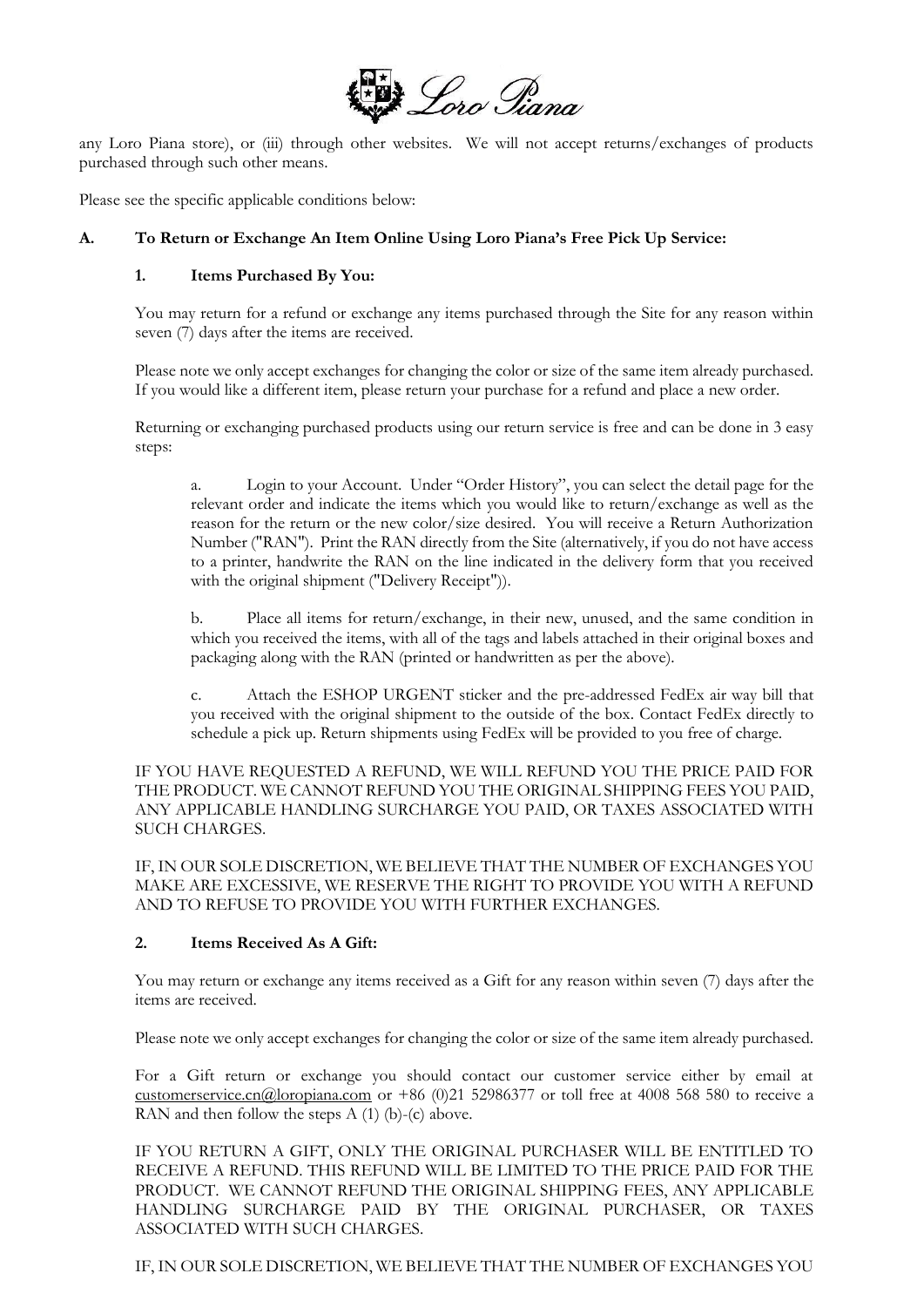

MAKE IS EXCESSIVE, WE RESERVE THE RIGHT TO PROVIDE THE ORIGINAL PURCHASER WITH A REFUND AND TO REFUSE TO PROVIDE YOU WITH FURTHER EXCHANGES.

#### **3. Items Purchased Using COD**

You may return or exchange any items purchased using COD for any reason within seven (7) days after the items are received.

Please note we only accept exchanges for changing the color or size of the same item already purchased.

For a COD return or exchange you should contact our customer service either by email at [customerservice.cn@loropiana.com](mailto:customerservice.cn@loropiana.com) or by phone at +86 (0)21 52986377 or toll free at 4008 568 580 to receive a RAN and then follow the steps  $A(1)(b)$ -(c) above.

The customer service will require your bank details to process the refund through wire transfer. If you paid by card, the bank details must match the details of the card originally used for the purchase.

IF YOU RETURN AN ITEM, ONLY THE ORIGINAL PURCHASER WILL BE ENTITLED TO RECEIVE A REFUND. THIS REFUND WILL BE LIMITED TO THE PRICE PAID FOR THE PRODUCT. WE CANNOT REFUND THE ORIGINAL SHIPPING FEES, ANY APPLICABLE HANDLING SURCHARGE PAID BY THE ORIGINAL PURCHASER, OR TAXES ASSOCIATED WITH SUCH CHARGES.

IF, IN OUR SOLE DISCRETION, WE BELIEVE THAT THE NUMBER OF EXCHANGES YOU MAKE IS EXCESSIVE, WE RESERVE THE RIGHT TO PROVIDE THE ORIGINAL PURCHASER WITH A REFUND AND TO REFUSE TO PROVIDE YOU WITH FURTHER EXCHANGES.

Please note that when the products (whether purchased by You, received as a Gift, or purchased using the COD service) are returned to us, we will review them for quality control. If the products are sent back in their original, new, and unused condition, and with all of the tags and labels attached, we will approve the return and, as the case may be, exchange the products or refund the total amount paid minus original shipping and handling costs (including any taxes associated with such charges) to the card or the bank account used for the original purchase. We will credit the refund within approximately one hundred and eighty (180) days from the date that we receive the returned products, save for possible delays of technical nature not attributable to us (e.g., malfunctions of the credit card system).

In cases where the products appear to be worn or used, are missing any of the labels or tags, do not comply with our Terms of Sale, or where we have any reason to believe that the products are fraudulent or were not purchased directly on our Site, we will not be able to accept the return/exchange and we may send the original products back to you.

### **ALTERATIONS**

The alteration service offers size fitting to customers. For instance, hem the pants leg, bring in the waist or shorten jacket sleeves can be considered illustrative examples of alterations.

Any adjustment of the original product design is not considered an alteration (e.g. shortening of sleeves to a three-quarter length or modifying a neckline).

In the same way, product personalization, customization and repair are not considered an alteration.

You can bring any items you have purchased online in one of Loro Piana Directly Operated Stores located in the country where the items were shipped for basic alterations. Alterations are provided free of charge within six (6) months after the items are purchased. Please bring a copy of the Receipt, as well as the item to be altered. The timing of alterations depends on the services requested, the number of items to be altered, and the availability of the staff at each store.

### **TAX RECEIPT**

A tax receipt can only be issued between 10 and 60 days after the products have been received by you. To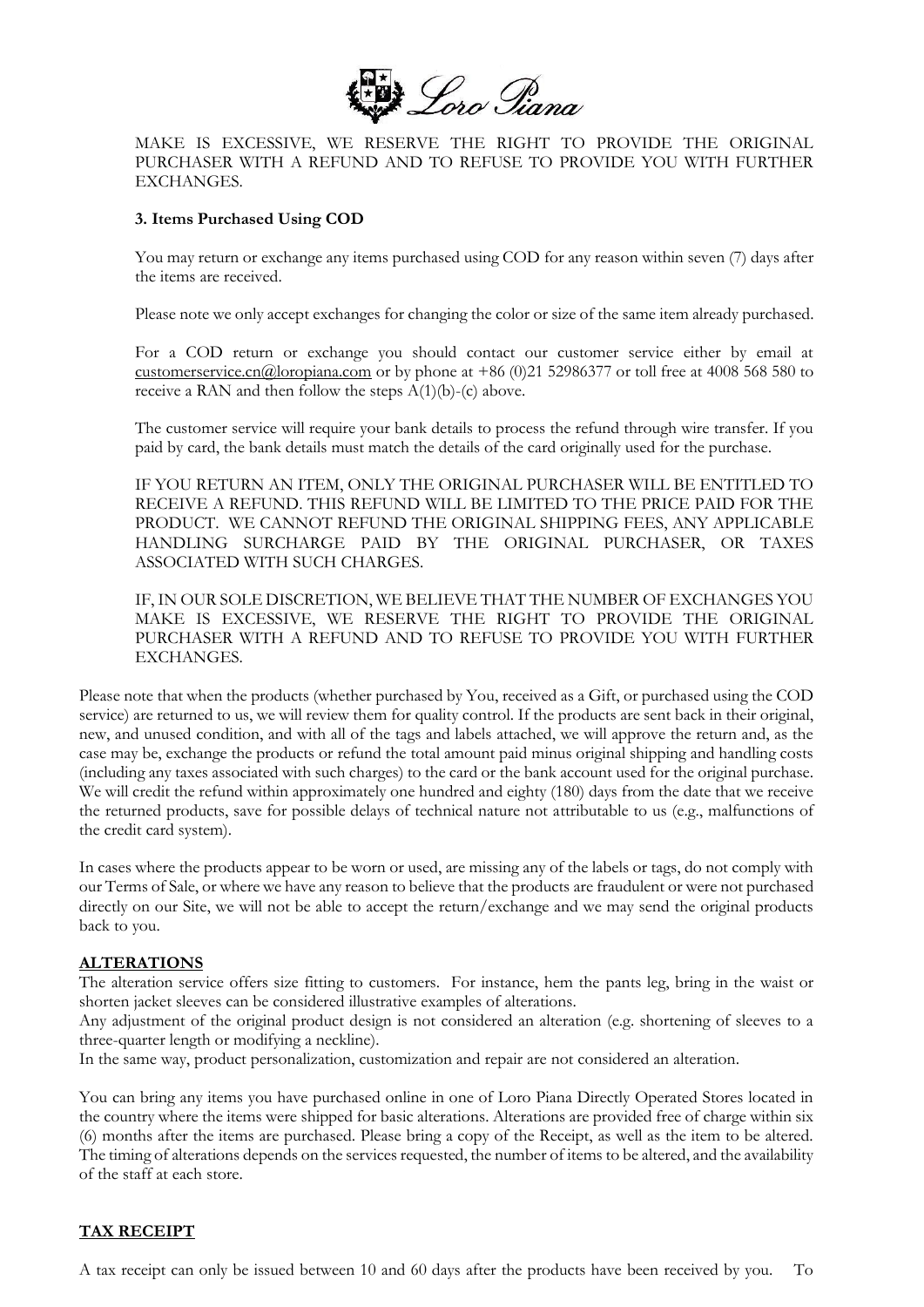

request a tax receipt, please contact the customer service by email at <u>[customerservice.cn@loropiana.com](mailto:customerservice.cn@loropiana.com)</u> or by phone at +86 (0)21 52986377 or toll free at 4008 568 580.

### **CUSTOMER SERVICE**

We offer customer assistance for any questions related to the use of the Site, the placement of an order, the tracking of products, the availability of products, the login/registration process and any further information you may need in connection with the use of our Site and/or our products. Our customer service is available in Mandarin and English Monday through Friday between the hours of 9:30 AM to 6:30 PM with the exception of public holidays.

If you need any information we invite you to refer to the "FAQ section" on our Site and if you are not satisfied you may contact us by email at [customerservice.cn@loropiana.com](mailto:customerservice.cn@loropiana.com) or by phone at +86 (0)21 52986377 or toll free at 4008 568 580.

#### **GOVERNING LAW; VENUE**

These Terms of Sale, and any disputes arising out of or relating to these Terms of Sale, shall be governed by the laws of the PRC, without giving effect to its conflicts of law principles and excluding the U.N. Convention on the International Sale of Goods. All disputes arising out of or in connection with these Terms of Sale, including any dispute regarding the existence, validity or termination of these Terms of Sale, shall be referred and submitted to China International Economic and Trade Arbitration Commission ("**CIETAC**") and finally settled by arbitration in accordance with the arbitration rules of CIETAC then in force, as modified by the following provisions of this clause. The arbitration shall be conducted in Beijing, PRC. There shall be one (1) arbitrator who shall be jointly appointed by the parties. In the event no agreement is reached, the Chairman of CIETAC shall appoint the arbitrator. The arbitration award shall be final and binding on the parties, and the parties agree to be bound thereby and to act accordingly. The costs of arbitration shall be borne by the parties in equal parts during the course of the arbitration and until otherwise decided by the arbitrator.

#### **GENERAL TERMS**

If we fail, at any time during the term of our contract, to insist upon strict performance of any of your obligations under the contract or any of these Terms of Sale, or if we fail to exercise any of the rights or remedies to which we are entitled pursuant to the Terms of Sale, this shall not constitute a waiver of such rights or remedies and shall not relieve you from compliance with such obligations. A waiver by us of any default shall not constitute a waiver of any subsequent default. No waiver by us of any of these Terms of Sale shall be effective unless it is expressly stated to be a waiver and is communicated to you in writing.

If any provision of these Terms of Sale is held invalid, illegal or unenforceable for any reason by any court of competent jurisdiction, such provision will be separable from the remainder of the provisions hereof which will continue in full force and effect as if these Terms of Sale had been executed with the invalid provisions eliminated.

Nothing in these Terms of Sale, express or implied, is intended to confer rights, benefits, remedies, obligations or liabilities on any person other than you and Loro Piana (and its respective successors or permitted assigns).

### **SPECIAL TERMS OF SALE FOR PERSONALISED PRODUCTS ("Special Terms")**

For certain products Loro Piana offers a service of personalization ("Personalised Products").

These Special Terms, together with the Terms of Sale, apply to you and your purchase of Personalised Products. In case of conflicts between the Terms of Sale and these Special Terms, the latter shall prevail.

- 1. No returns or exchanges are accepted for Personalised Products, unless the Personalised Products are damaged or faulty. However, you may cancel your order within three (3) days after you have placed your order on the Site. In such case, we will refund your purchase in full.
- 2. Personalised Products may be delivered in a time slot indicated on our Site. Delivery terms are merely